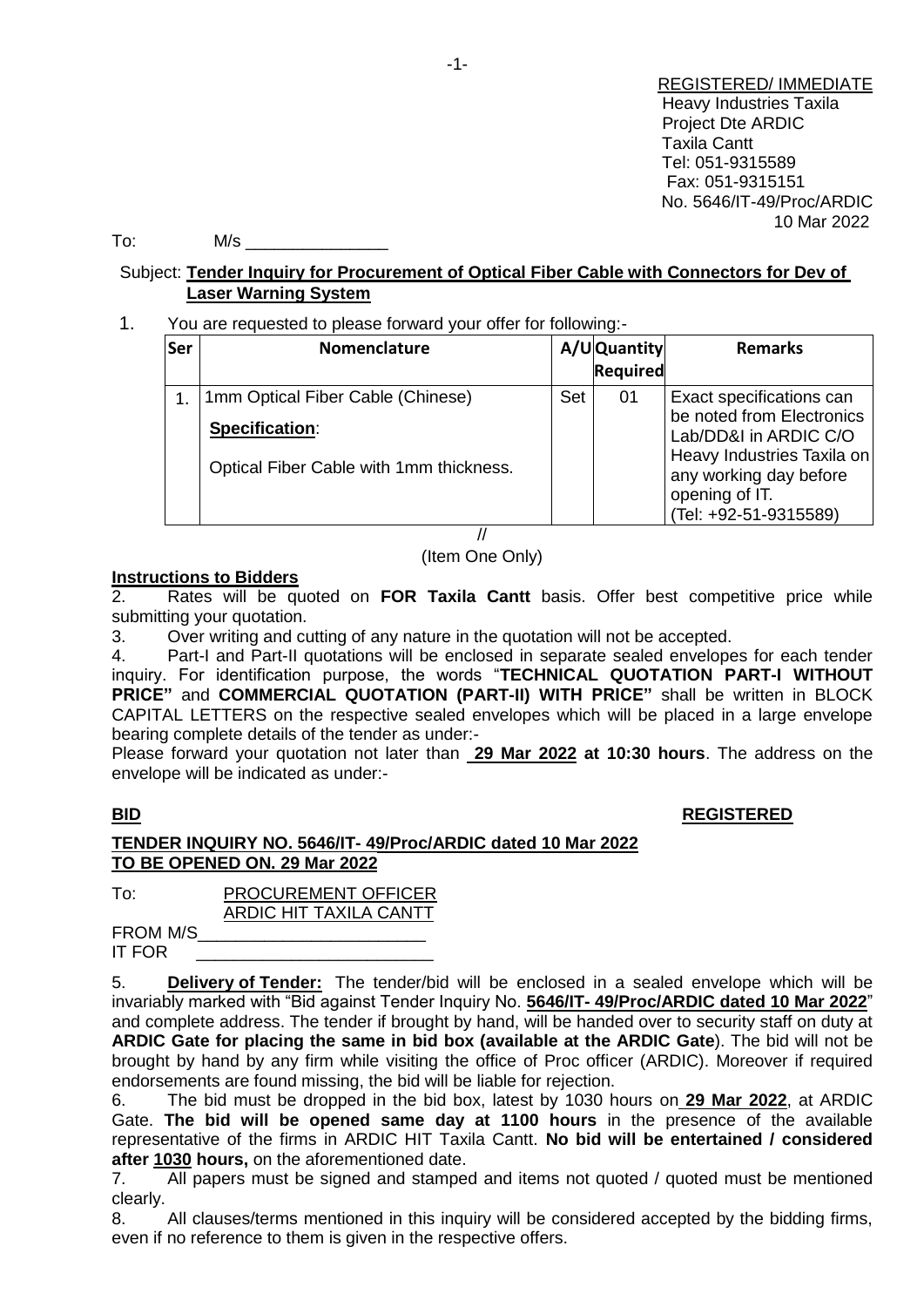9. **Postal order for Rs. 200/- (Rupees Two Hundred) as a tender fee, in favor of MD (ARDIC)** HIT Taxila Cantt, will invariably be enclosed with the technical offer, failing which the bid will be ignored.

10. Firms are instructed NOT to send Telex and Fax bids. Such bids/offers would not be accepted.

11. Please confirm receipt of the tender inquiry immediately and also intimate your participation or otherwise in this tender inquiry. In case any firm does not wish to bid, then it should return the tender inquiry documents at the earliest.

12. HIT reserves its right to cancel the bidding process with reason but without any obligation to justify such a reason.

13. The store is required to be delivered at Store Sec ARDIC, Taxila Cantt within 30 days from the date of signing of the contract.

14. The offered price quoted must be firm, final and inclusive of all taxes, packing, handling charges etc and delivery at HIT Taxila Cantt.

15. **Offers must remain open valid for 120 days** from the date of opening of the tender.

16. The store will be packed in standard grade, worthy of transportation by the means adopted.

17. This inquiry may not be taken as an indication of subsequent supply order and does not in any way commit HIT to purchase the items offered.

18. Warranty period will be one year from the date of issuance of CRV of the stores.

19. In case of failure to supply the stores within the stipulated periods, liquidated damages at the rate of 2% but not less than 1% of amount involved per month and maximum value not more than 10% of contracted store value or a part there-of will be levied.

# 20. **Payment Terms**

- a. Payments will be made either by CMA (DP), Rawalpindi or CMA (HIT) Taxila Cantt, through cheques against pre-receipted bills (duly affixed with revenue stamps) alongwith professional tax certificates (attested photocopies) of the suppliers after delivery and acceptance of stores.
- b. Partial payments against partial deliveries will not be allowed.
- c. The payment to the registered person is linked with active taxpayer status of the Suppliers as per FBR data base. If any registered supplier is not on active Taxpayer list, his payment will be stopped till he / she files his / her mandatory returns and appears on ATL of FBR.

21. HIT reserves the right to increase / decrease the quantity of items, placed on the tender without any reference to the firm.

22. The supplier shall furnish a 5% performance bank guarantee within one month from the date of signing of the contract from scheduled bank in Pakistan against the total value of contract excluding taxes/duties. This bank guarantee must remain valid 12 x months after the stores are put in operation.

Performance Bank Guarantee will be released on the completion of warranty period, in case the firm fails to provide a/m performance bank quarantee within the stipulated time period, the contract will be cancelled and bid security will be encashed. Moreover, the contract shall than be awarded to next best evaluated bidder.

23. **All Firms participating in the tender will deposit 2% bid security of total quoted value in the shape of CDR / bank guarantee addressing to MD ARDIC Heavy Industries Taxila. The bid security will be provided by the firms in commercial envelope and clear mentioning of the same in the technical quotation will be ensured by the firms, failing which the bid will stand rejected. The bid securities will be returned as under:-**

| а. | Unsuccessful Bidders.      | Within 15 days of completion/announcement |  |  |
|----|----------------------------|-------------------------------------------|--|--|
|    |                            | of the bid evaluation result.             |  |  |
| b. | <b>Successful Bidders.</b> | Upon submission of 5% PBG (para 22).      |  |  |

24. The net offered price will be inclusive of 17 % GST as imposed by Government of Pakistan. The offers without mentioning of 17% GST will not be considered. The GST will always be mentioned separately to the base price.

25. Defaulted or Blacklisted firms with any Govt / Semi Govt defence organization cannot be participate in the bid.